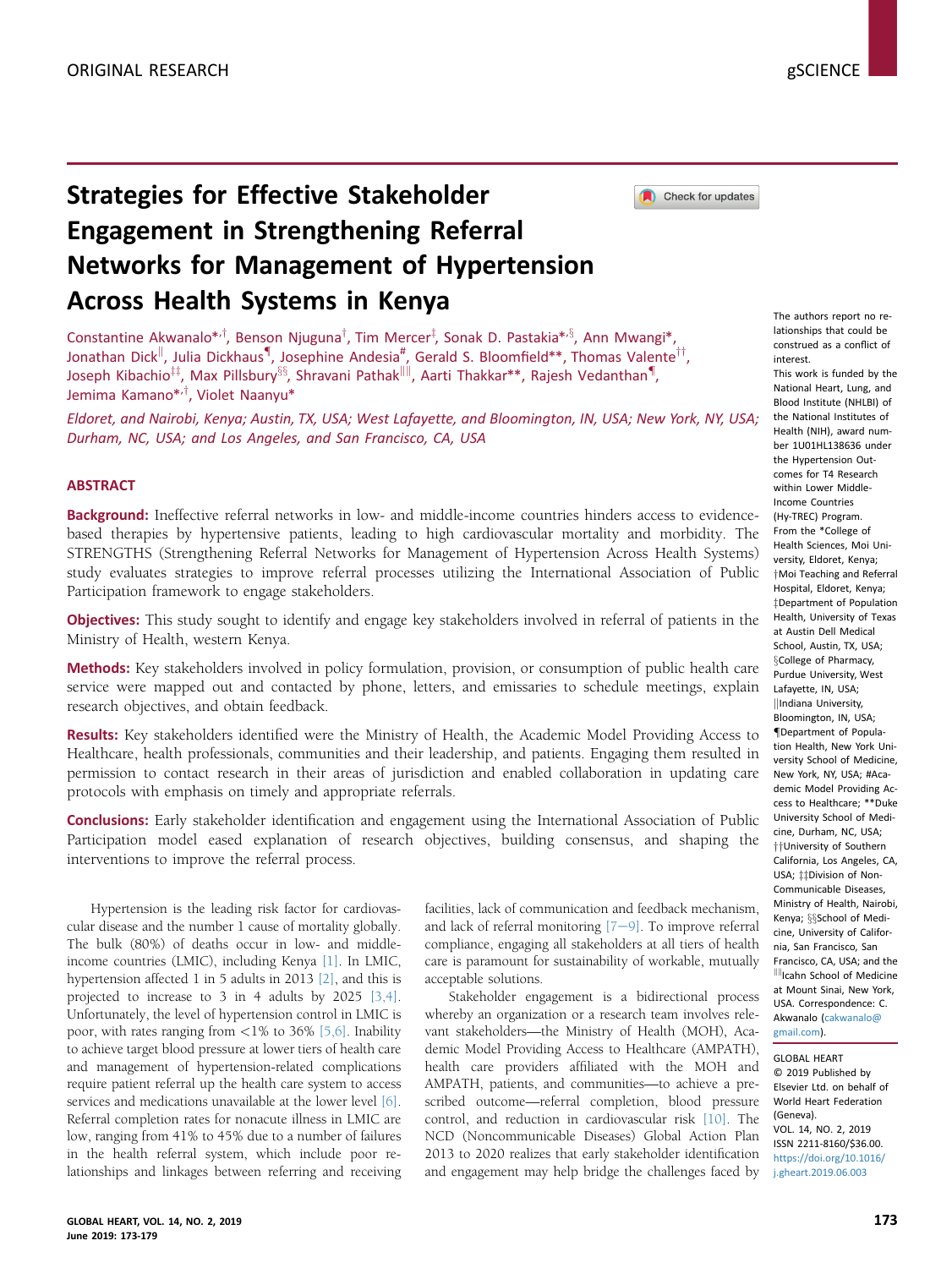governments in implementing policies aimed at reducing the NCD burden in the LMIC [\[11\]](#page-6-0). They cite successes achieved in tackling the human immunodeficiency virus (HIV) scourge in sub-Saharan Africa in the areas of early diagnosis, prevention, and treatment as being a result of a combination of government policies, structures, and multisectorial actions of stakeholders [\[12\].](#page-6-0) A similar multisectorial action by stakeholders was used in addressing tobacco use, another risk factor for NCD, with tremendous success in legislations and taxation policies aimed at reducing its consumption [\[12,13\].](#page-6-0) Stakeholder engagement to strengthen referral of appropriate cases is crucial to realign health care research with the needs of clinicians, patients, and policy makers by improving relevance of research questions and accelerating translation of evidence into practice [\[14,15\]](#page-6-0). However, scanty information exists on engagement of stakeholder in referral of patients with uncontrolled hypertension or hypertension-related complications in sub-Saharan.

The MOH has an elaborate policy document on referral strategies for patients that was developed in 2014 (Kenya Health Sector Referral Strategy, 2014 to 2018), but its implementation has lagged behind due to financial constraints, a reason cited by many LIMC [\[11,16\]](#page-6-0). The document cites the "lack of effective referral system monitoring with standardized referral tools to communicate referrals and capture referral data" as a challenge in implementing the referral strategy. It further cites "inadequate financing for operations and maintenance of referral services" as a serious challenge in ensuring proper functioning of the referral system that has made it difficult for the country to achieve universal social health protection coverage, defined as effective access to affordable health care services of adequate quality and financial protection in case of sickness [\[16\]](#page-6-0). The existence of the MOH referral policy and structures (NCD office) provides an avenue of partnering with the government and a platform of identifying and engaging multiple stakeholders to experiment with innovative and cost-effective solutions to facilitate the hypertension referral process.

The main objective of the STRENGTHS (Strengthening Referral Networks for Management of Hypertension Across the Health System) study is to conduct transdisciplinary, translational implementation research focused on strengthening referral networks for hypertension control in western Kenya, using a mixed research methodology. The study team has mapped out and engaged key stakeholders involved in referral of patients with hypertension in western Kenya to identify perceived gaps in the referral process for improvement at sites affiliated with the AMPATH program. AMPATH is an academic partnership among Moi Teaching and Referral Hospital, Moi University College of Health Sciences, and a consortium of North American universities led by Indiana University [\[15\]](#page-6-0). AMPATH has established an HIV care program that treats >200,000 patients across a catchment population of  $\sim$  4.5 million [\[16\].](#page-6-0) This HIV infrastructure has been used as the

foundation to improve the overall health system, specifically including the creation of a chronic disease management (CDM) program in partnership with the MOH. Through this partnership, AMPATH has been able to implement comprehensive task-shifted care at all levels of the health care system. This infrastructure has also been used to create a robust research program in cardiovascular and pulmonary disease, which has been designated as a National Heart, Lung, and Blood Institute Center of Excellence [\[17,18\]](#page-6-0). The MOH-NCD office and the AMPATH-CDM partnership provided a platform for other stakeholder identification and engagement. The identification and engagement process needs to start early to build trust and align research objectives with those of the key stakeholder. The identification and engagement of the multiple stakeholders is challenging, complex, and iterative and requires a flexible framework that allows engagement dose variation during the entire life of the research project. We used the International Association of Public Participation (IAP2) framework to identify and effectively engage stakeholders involved in the referral process due to its simplicity and flexibility in varying the dosing of the engagement.

## CONCEPTUAL FRAMEWORK

The IAP2 framework clarifies the roles of stakeholders (public or community) in planning and decision making and how much influence the stakeholders have over the planning or decision-making processes. The level of stakeholder engagement varies between research and projects and depends on the degree of controversy and complexity of a project. It identifies 5 levels of stakeholder engagement: inform; consult; involve; collaborate; and empower [\[19\]](#page-6-0). Each level articulates the engagement goal and promise to the stakeholders from the vantage point of the research team. At the "inform" level of engagement, the researcher's goal is to provide the stakeholders with honest, balanced, and objective information to assist them in understanding the problem the research is to address, the research objectives, and alternative opportunities and/or solutions available for the stated problem. Success at this level is characterized by stakeholders who are adequately informed to reach their own conclusions as to appropriateness of the research and the adequacy of the decisions and solutions brought forward by the research team. This level is unidirectional, with information flowing from the research team to the stakeholders and happens across the entire spectrum of the framework. Some writers have argued that it should not exist as a separate level but be placed across the entire spectrum to demonstrate that "effective engagement with stakeholders at all levels on the Spectrum requires a strategic flow of information" [\[18\].](#page-6-0)

At the "consult" level, the goal of engagement is to obtain stakeholder feedback on analysis, alternatives, and/ or decisions touching on the intended research or intervention. The research team listens to and acknowledges the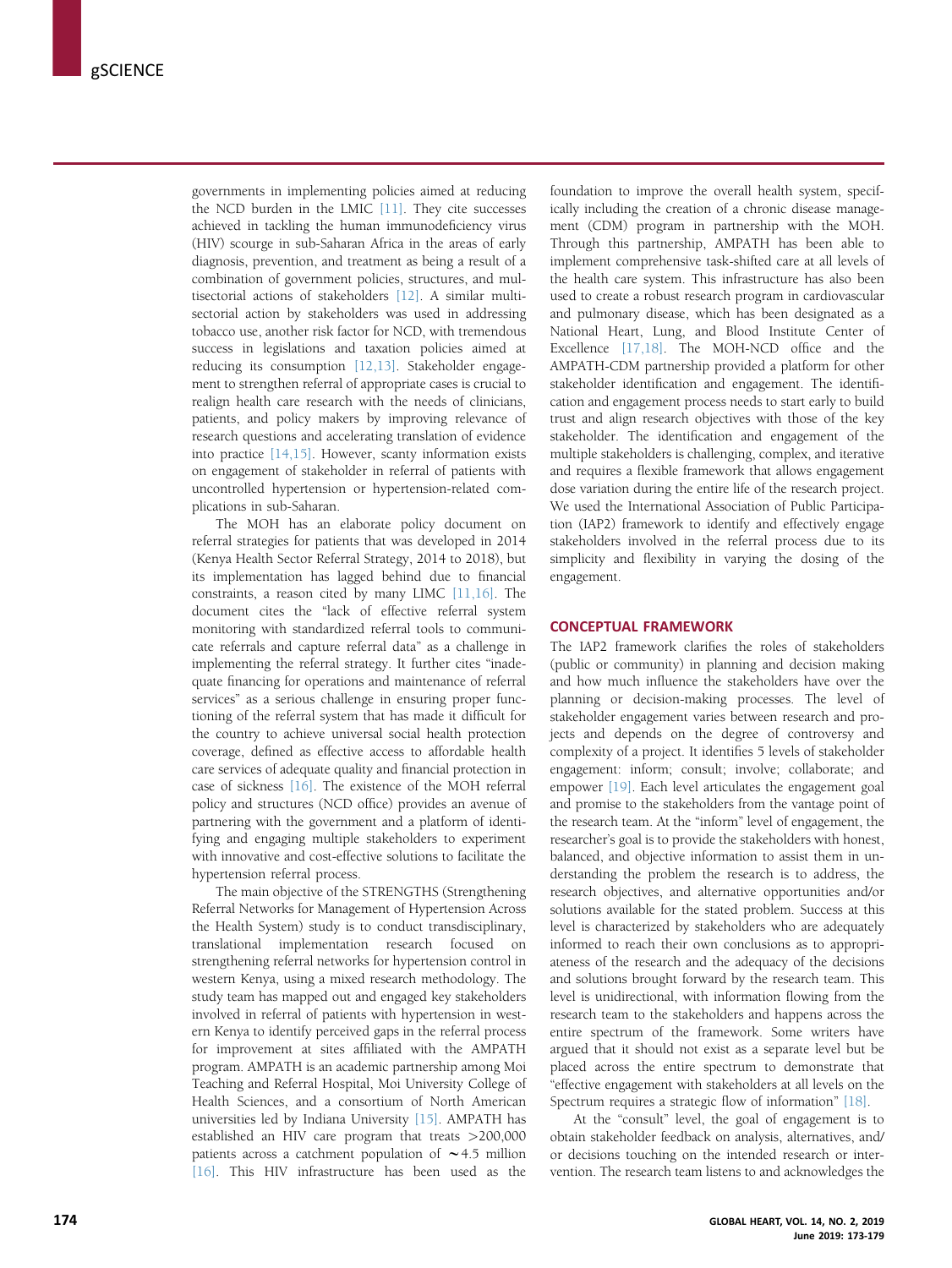concerns of stakeholders, their aspirations, and may incorporate the stakeholder feedback into the planned research.

The "involve" level entails direct engagement with the stakeholders by the research team during the entire project period to ensure their concerns and aspirations are consistently understood and considered. The "collaborate" level is about partnership and sharing between the research team and the stakeholders. The stakeholders highly participate in each aspect of the decision process, including the development of alternatives and the identification of the preferred solution. The "empower" level places the final decision making in the hands of the stakeholder, through processes that may require varying degrees of engagement; for example, little engagement is required in holding a public referendum on an issue affecting a community. As such, the empower level is not necessarily the purview of stakeholder engagement because a stakeholder can make a decision without engaging a researcher or they may be empowered by a law or directive to make certain choices unilaterally. Our research aims to empower both patients and clinicians to aptly complete referral decisions, with the help of technology that is user-friendly and acceptable to them. The IAP2 models applies to our research in many aspects in that the STRENGTHS study uses a participatory research methodology, which solicits views from the public before designing the interventions to facilitate referral completion at the various health care levels. The 5 IAP2 levels are summarized in the IAP2 framework in Figure 1.

## **METHODS**

## Setting

There are 6 levels of care in the Kenyan public sector health system: community; dispensary; health center; subcounty hospital; county hospital; and national referral hospital



FIGURE 1. Graphic presentation of the International Association of Public Participation (IAP2) framework for stakeholder engagement.

[\[16\].](#page-6-0) Functionally, these coalesce into the 3 traditional health system levels: primary (dispensary and health center); secondary (subcounty hospital and county hospital); and tertiary (national teaching and referral hospital). The AMPATH-CDM Program has enrolled >15,000 patients with hypertension at 69 facilities spanning the 3 levels of the health system. We are conducting the STRENGTHS project within the AMPATH catchment area across 6 geographically separate referral networks, each centered around a secondary-level health facility staffed by medical officers (physicians who are general practitioners) and clinical officers (analogous to physician assistants). Each of these serves as the link between the tertiary-level center, staffed by specialists and subspecialists, and several primary-level health facilities staffed by clinical officers and nurses.

## **Participants**

We identified stakeholders as persons, groups, or organizations with vested interest in the referral of patients with hypertension from the community through the various levels of the MOH health care system. The key stakeholders were deemed to have significant influence on the referral process policy and their perspectives would be very important for the research success and subsequent uptake of the research results for implementation. Those fitting the above-mentioned criteria and participating in the engagement included the Kenya MOH, AMPATH, health professionals, patients, communities, and their administrators.

#### Procedure

We gathered data from the public using a participatory research methodology design. The researchers convened community assemblies, locally referred to as "Mabaraza," where the public and their leadership were informed of the research protocol and deliberated on how to improve referral completions for hypertensive patients. The qualitative data collection occurred over a 6-month period from July 2017 to January 2018 at various participating sites. Their views, concerns, and suggestions have influenced the intervention design and will affect the research products. The researchers' engagement with the public largely reflected the IAP2 framework of inform, consult, involve, collaborate, and empower, and they will continue using the model at different stages of the research.

#### **Measures**

The meetings to obtain different measures were both informal and formal. We obtained advice and informal verbal assurance from the head of the MOH department of NCD to support implementation of a strategy that would strengthen the referral of hypertension patients prior to preparing the overall research proposal, through a telephone call, and later digitally through e-mail, before writing a formal letter after successful grant application. We held formal meetings with health care administrators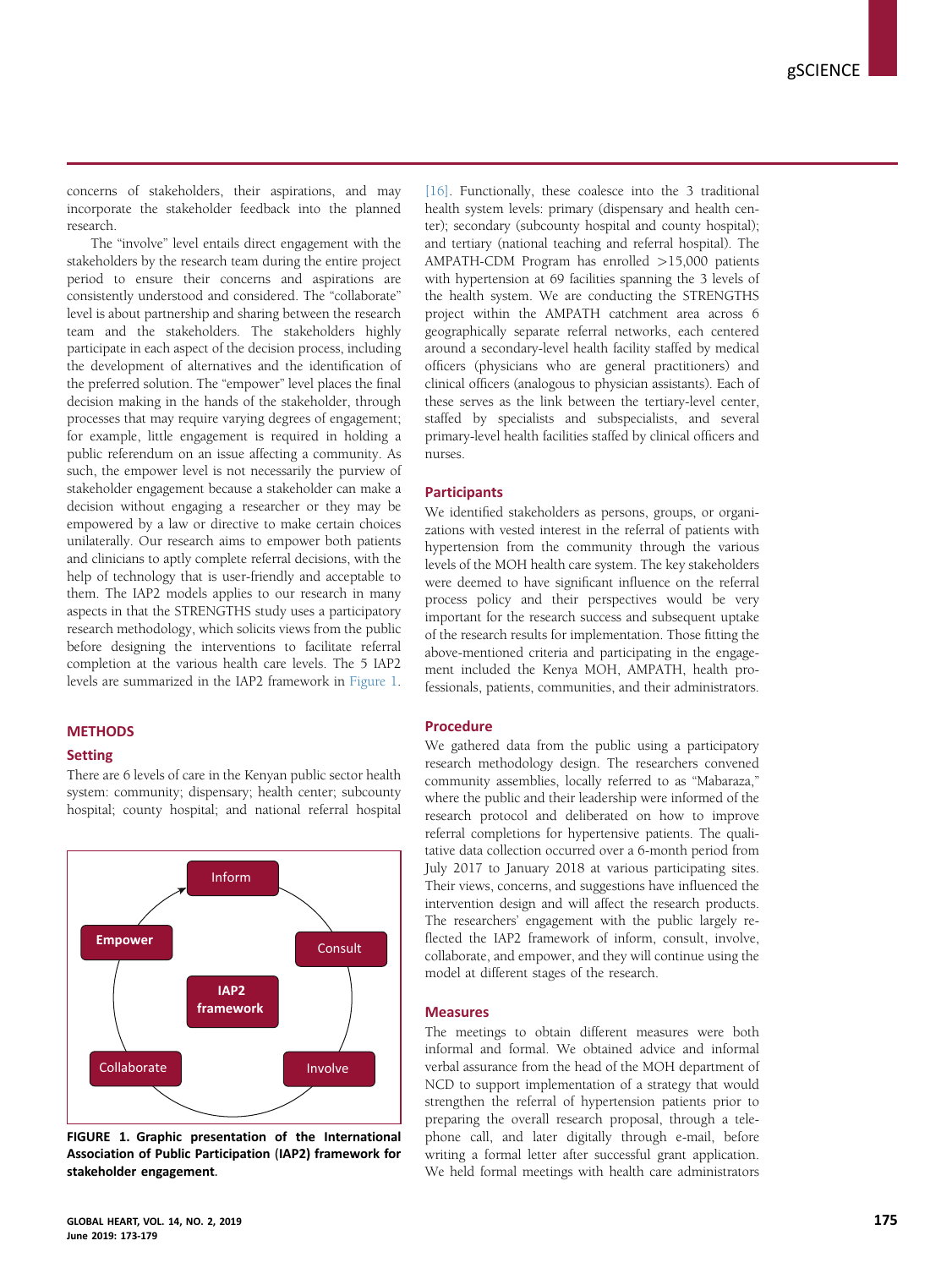and health care providers at the county, subcounty, and community levels after obtaining approval from the Institutional Research and Ethics Committee approval, National Commission for Science and Technology, and AMPATH research office. During the meetings with health professionals, we gave public presentations on our research project and sought understanding and feedback on the same.

#### **RESULTS**

A total of 5 key stakeholders involved in the referral process of patients at the different levels of the health care system were identified and mapped out as shown in Figure 2.

The MOH houses the national leadership that is the overall policy maker and coordinates countrywide health care activities. It has established the NCD office in accordance with WHO requirements, which oversees and coordinates policy and activities related to NCD. We engaged the head of the NCD office digitally via e-mail, by telephone, and by writing to obtain written clearance to carry out research in the county and subcounty hospitals. The county and subcounty institutions directly fall under the MOH umbrella, but they are currently independent administrative-wise following decentralization of health



FIGURE 2. STRENGTHS (Strengthening Referral Networks for Management of Hypertension Across Health Systems) study stakeholder map. AMPATH, Academic Model Providing Access to Healthcare; NCD, noncommunicable disease.

care to the local (county) government. The county minister of health heads them while the medical officers of health head the subcounty hospitals. We consulted them through writing to gain written permission to hold public meetings with their staff and patients within their facilities.

The AMPATH program has partnered with the MOH to provide clinical care to patients with HIV and now cardiovascular diseases through its NCD office. The AMPATH research office provides permission to carry out research in its areas of operation and helps facilitate community entry through its community entry network. The MOH and AMPATH Center of Excellence have health professionals, mainly physicians, physician assistants (analogous to clinical officers), nurses, nutritionists, public health officers, and health records personnel who play key roles in the referral network of patients. We engaged them during the public presentation of the research protocol and obtained valuable feedback from them that has helped modify our research tools. We held multiple meetings with the AMPATH NCD team of physicians and physician assistants to update clinical care algorithms with emphasis on when to appropriately refer patients with hypertension in tandem with the MOH guidelines. The AMPATH NCD team has been screening community members for HIV, diabetes, and hypertension for over 5 years now, and many of those diagnosed with hypertension require referral to the health facilities to start care.

We held a single interview with key area informants and a focused group discussion with patients at each health facilities to brief them on the study and obtain their perspective on referral of patients with hypertension. The results of our interactions with the multiple stakeholders utilizing the IAP2 model are summarized in [Table 1.](#page-4-0)

# **DISCUSSION**

Effective stakeholder engagement to strengthen referral systems across health care networks requires involvement of multiple players at different levels of the health delivery network. It is an iterative bidirectional process that begins at conception of the research idea and continuous during the implementation of the research project to increase stakeholder buy-in to ensure sustainability. Identifying stakeholders whose common goal resonates with the key research objectives while maintaining relevance, quality of care, and financial sustainability is key to successful engagement, especially in the LMIC setup [\[20\],](#page-6-0) due to the double burden of communicable and noncommunicable diseases, financial constraints, and low health care capacity  $[13,16,20-22]$  $[13,16,20-22]$ . An effective referral strategy has a potential to improve patient access to the nearest best possible health care that is cost-effective to both the patient and the health system, thus reducing unnecessary referrals (including selfreferrals) to secondary facilities [\[23\].](#page-6-0) Indeed in our setup, the MOH has an excellent referral process policy that has not been implemented fully due to budgetary constraints. Due to its complexity, the referral system has a multiplicity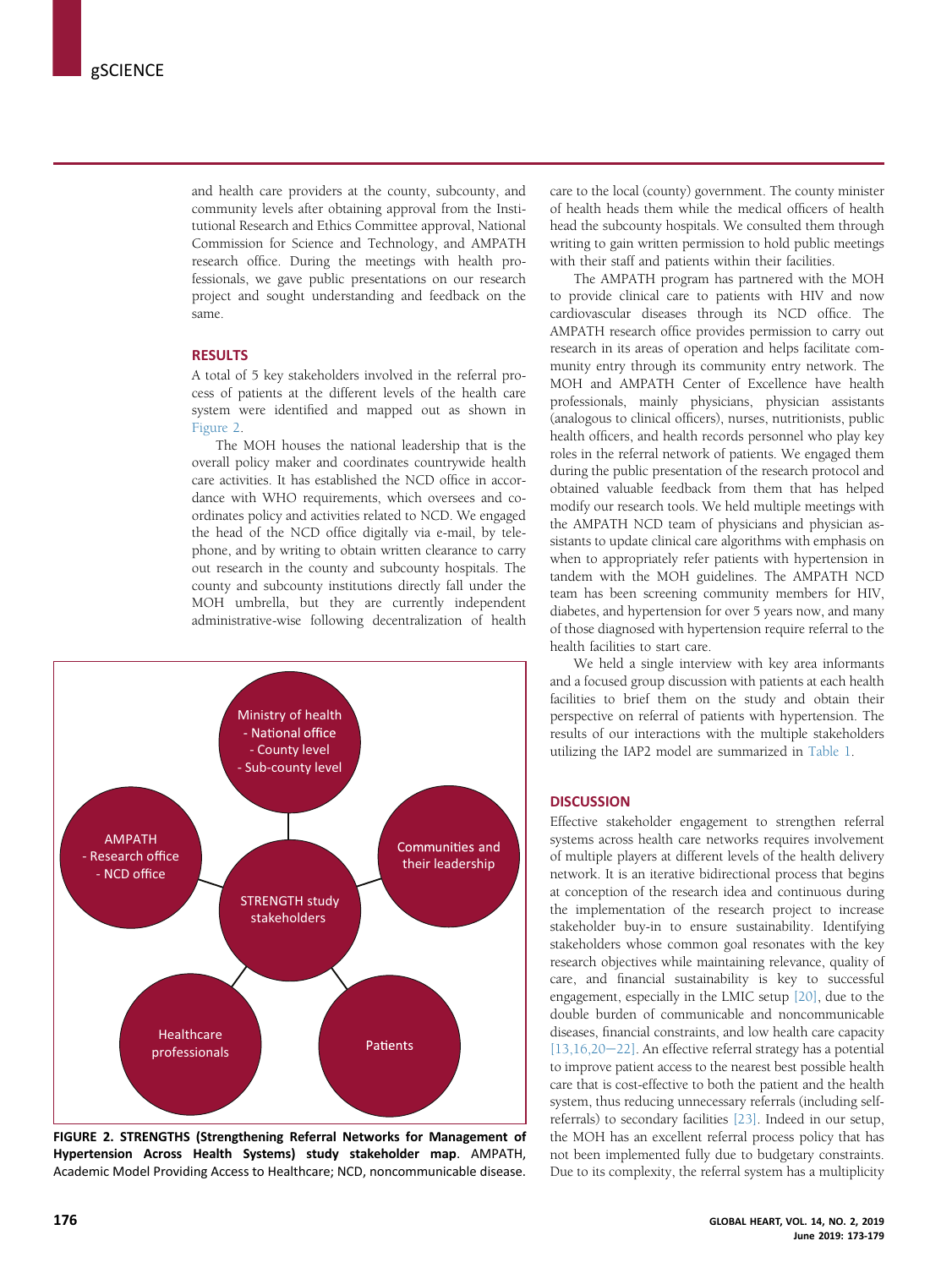| IAP2 Domain | Stakeholders Identified                                                                                                   | Purpose of Engagement                                                                                                                                                    | Methods of Achieving<br><b>Engagement and Dose</b>                                                                                                                                  | <b>Outcomes and Benefits</b>                                                                                                                                                                          |
|-------------|---------------------------------------------------------------------------------------------------------------------------|--------------------------------------------------------------------------------------------------------------------------------------------------------------------------|-------------------------------------------------------------------------------------------------------------------------------------------------------------------------------------|-------------------------------------------------------------------------------------------------------------------------------------------------------------------------------------------------------|
| Inform      | <b>MOH</b><br>AMPATH: Leadership and<br>research office<br>Health professionals<br>Communities<br>Patients<br><b>IREC</b> | Explain the objectives of<br>STRENGTHS study<br>Obtain permission to carry out<br>research in their area of<br>jurisdiction<br>Ethical approval to carry out<br>research | Telephone, digitally via e-mail,<br>and formal letters<br>Meeting forums with<br>administrators, health care<br>providers<br>Presented research protocol for<br>approval            | Written permission to conduct<br>research in MOH and<br>AMPATH areas of operation<br>Acceptance by patients, health<br>professionals, and the<br>community<br><b>Build trust</b><br>Ethical approvals |
| Consult     | <b>MOH</b><br><b>AMPATH</b><br>Community Members, patients,<br>and their leadership                                       | Clarify objectives of the study<br>Get feedback on the study<br>Consider alternative solutions<br>from the stakeholders                                                  | Group forums with<br>administrators and health<br>care personnel<br>Letters<br>Focused group discussions                                                                            | Gain a different perspective and<br>modify protocol<br>Enhance ownership<br>Synchronize goals                                                                                                         |
| Involve     | <b>MOH</b><br><b>AMPATH</b><br>Community members and their<br>leadership                                                  | Develop care protocols that<br>highlight referral signals<br>Facilitate access to the<br>community                                                                       | Group forums with health care<br>personnel and administrators<br>E-mails                                                                                                            | Enhance ownership and<br>adoption of research<br>findings                                                                                                                                             |
| Collaborate | <b>MOH</b><br><b>AMPATH</b><br>Community                                                                                  | Align the STRENGTHS study<br>objectives with those of the<br>MOH and AMPATH<br>Contextualize the referral<br>intervention                                                | Group forums with health care<br>personnel and administrators                                                                                                                       | Incorporate the research<br>findings into care<br>Enhance sustainability                                                                                                                              |
| Empower     | <b>MOH</b><br>installed and all Directations Associated Health                                                            | To own the referral strategy for<br>sustainability                                                                                                                       | Group forums with the<br>leadership and health care<br>personnel (Ongoing)<br>consisted international Acceptation of Dublic Depthication: IDFC Institutional Deceaseb and Fibie Con | Enhance sustainability                                                                                                                                                                                |

<span id="page-4-0"></span>TABLE 1. Summary of stakeholders identified, purpose, and methods of engagement

AMPATH, Academic Model Providing Access to Healthcare; IAP2, International Association of Public Participation; IREC, Institutional Research and Ethics Committee; MOH, Ministry of Health; STRENGTHS, Strengthening Referral Networks for Management of Hypertension Across Health Systems.

of stakeholders who must be enjoined in implementation of strategies aimed at improving the referral process, without increasing cost of care, to incorporate their perspective and eventual ownership of the referral process. The IAP2 model is best suited to adopt in engaging these multiple stakeholders due to its simplicity and iterative nature at different stages of the protocol development. The IAP2 framework has been used in populations of Australia, Canada, and United States of America, but this is the first time the model is being used in an LMIC country to engage stakeholders.

The MOH is a key stakeholder in the referral process. It is the entry point of patients into clinical care and provides the physical structures, employs health care workers, and makes the policy on referral of patients with hypertension within the primary, secondary, and tertiary facilities. The success and sustainability of any referral strategy must gain the MOH acceptance and adoption; that is, the strategy must be aligned with Kenyan Health Sector Referral Strategy. By engaging the MOH-NCD leadership in advance and informing them of the intentions to study the current referral strategy for hypertension to identify gaps and opportunities for improvement in writing, we made subsequent collaborations with county and subcounty easier. Public presentation of the research project to health care providers at the county and subcounty elicited a lot of enthusiasm and provided useful feedback that helped design research tools for aim-1 research activities of our study.

The health care workers pointed out frustrations the patients face when referred to secondary or tertiary facilities and that poor communication between the different health care systems compound the issue. The counties have county health committees, with whom we held consultative meetings to further explain the objectives of the research and strictly align it to the county referral goals. They expressed the desire to have their county health information systems and records personnel involved in the design and development of the referral module to ensure that it will communicate with their health information systems. They also requested to be administered quarterly reports on the progress of the study through writing or formal meetings. The facility administrators were key in facilitating the meetings with clinicians and health committees. They work directly with the community strategy officers who in turn facilitate meetings with the community.

AMPATH serves as a key collaborator in providing access to the CDM program. Engaging their county and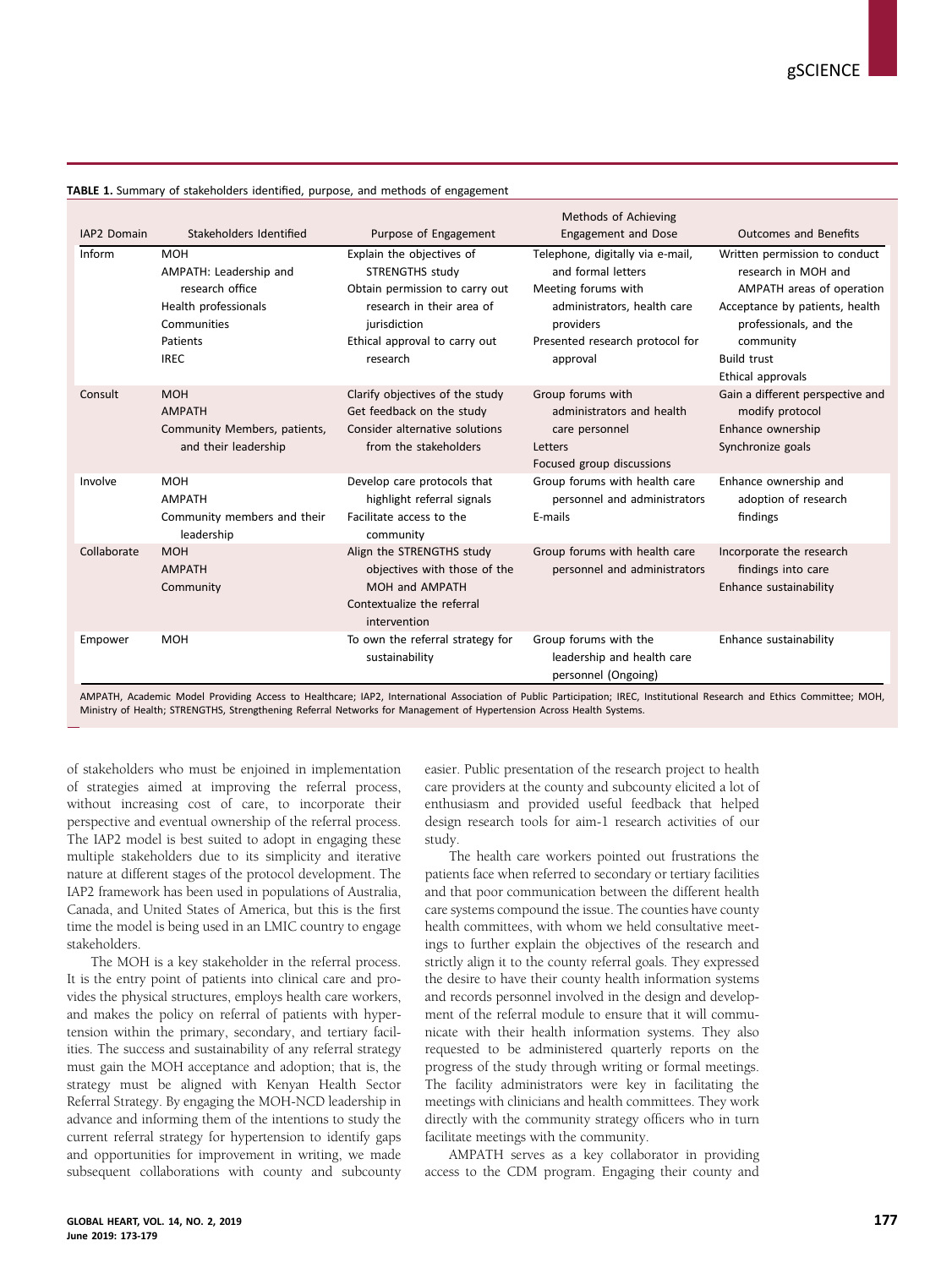| Challenges for Stakeholder Engagement                               | Overcoming Challenges for Stakeholder Engagement                           |  |  |
|---------------------------------------------------------------------|----------------------------------------------------------------------------|--|--|
| Identifying relevant stakeholders and key                           | Identifying stakeholders and key personnel to engage: we used the existing |  |  |
| personnel to engage                                                 | AMPATH outreach team and the CEC to identify the key people who            |  |  |
| Communicating with stakeholders (indirect links                     | needed to be advised on the referral process                               |  |  |
| with the county leadership)                                         | Communication with county leadership: we wrote letters, made phone calls,  |  |  |
| Scheduling meetings with stakeholders (conflicting                  | and in some instances sent emissaries to deliver messages                  |  |  |
| meetings, meetings cancellation without prior                       | Scheduling meetings: we approached the alternative representatives of the  |  |  |
| warning)                                                            | local leadership, observing the laid out protocols, whenever the           |  |  |
| Competing health care priorities and a limited                      | designated person had other engagements                                    |  |  |
| budget                                                              | Limited budget: we supplied assurance that we will use existing personnel  |  |  |
|                                                                     | and structures                                                             |  |  |
| <b>Structural Barriers</b>                                          | Overcoming Structural Barriers with Facilitators                           |  |  |
| Lack of communication between tiers of health                       | Interfacility communication barriers: we send letters and made phone       |  |  |
| care along the referral cascade                                     | calls to designated personnel                                              |  |  |
| Lack of person or office dedicated to referral of                   | Absence of referral office or personnel: discussed need to develop better  |  |  |
| patients across primary, secondary, and tertiary                    | communication and reporting protocols, both manual and electronic          |  |  |
| health care facilities                                              | Geographic barriers: development of care algorithms to minimize            |  |  |
| Great distances between the community and                           | referral, determine availability of medications at lower facilities, and   |  |  |
| health care facilities, compounded by poor                          | task shift care                                                            |  |  |
| road networks and lack of transport                                 |                                                                            |  |  |
| CEC, county executive committee; other abbreviations as in Table 1. |                                                                            |  |  |

TABLE 2. Challenges, barriers, facilitators, and solutions to stakeholders' engagement across the IAP2 framework

subcounty coordinators yielded smooth entry into the respective areas of operations due to their familiarity with the local leadership and extensive involvement in community research. The engagements of the CDM physicians and their assistants were pivotal in updating the clinical care protocols for hypertension, with emphasis on appropriate referrals based on guidelines. They own the protocols and are embarking on updating the clinicians at the county and subcounty levels on the changes made. Their coordinators work with MOH community strategy officers to coordinate the linkage of patients from the community to the health facilities.

The county health management teams in collaboration with the area chiefs, grass roots-level administrators, community gatekeepers, and opinion leaders coordinated access to the local communities. The community gatekeepers are key in mobilizing the community members to participate in activities such as interviews and focused group discussions. The community units are organized under the community health workers and community health extension workers and headed by the public health officers. They provided insights into contextualizing our interventions in line with local culture and beliefs. The engagement process is iterative and ongoing as the research unfolds. The IAP2 framework provides flexibility of multiple encounters with each stakeholder, providing an avenue for clarifying issues and obtains feedback on the study. During the engagement process, we have encountered a number of challenges and barriers, which we tried to address in the context of our set up, as shown in Table 2.

Through our engagement with the national health leadership, we learned that the current referral health strategy as laid out in the Kenya Health Sector Referral Strategy (2014 to 2018) is well articulated but has not yet succeeded in improving the health care delivery and referral process. The reasons may be multifactorial, but the gap between the policy intentions and practice is glaring and we hope the STRENGTHS project will highlight some of the gaps and opportunities to help successfully implement the referral strategy. At the regional level, in consultation with the stakeholders, we learned of the need for evidence-based contextualized solutions that would be adopted to improve referral of patients with hypertension and that study findings should be shared at regular intervals to help inform referral strategies.

#### **CONCLUSIONS**

We identified and engaged 5 key stakeholders involved in the referral of hypertension patients in western Kenya, namely the MOH, AMPATH, health providers, patients, and communities, using the IAP2 framework. The early engagement enabled us to explain the research objectives and obtained useful feedback that helped shape the final research protocol, which led to smooth endorsement of the protocol by key stakeholders. The IAP2 framework provided the flexibility of engaging the different stakeholders at varying degrees and repeatedly. Stakeholder acceptance of solutions generated is important in guaranteeing sustainability and can be bolstered by aligning research goals